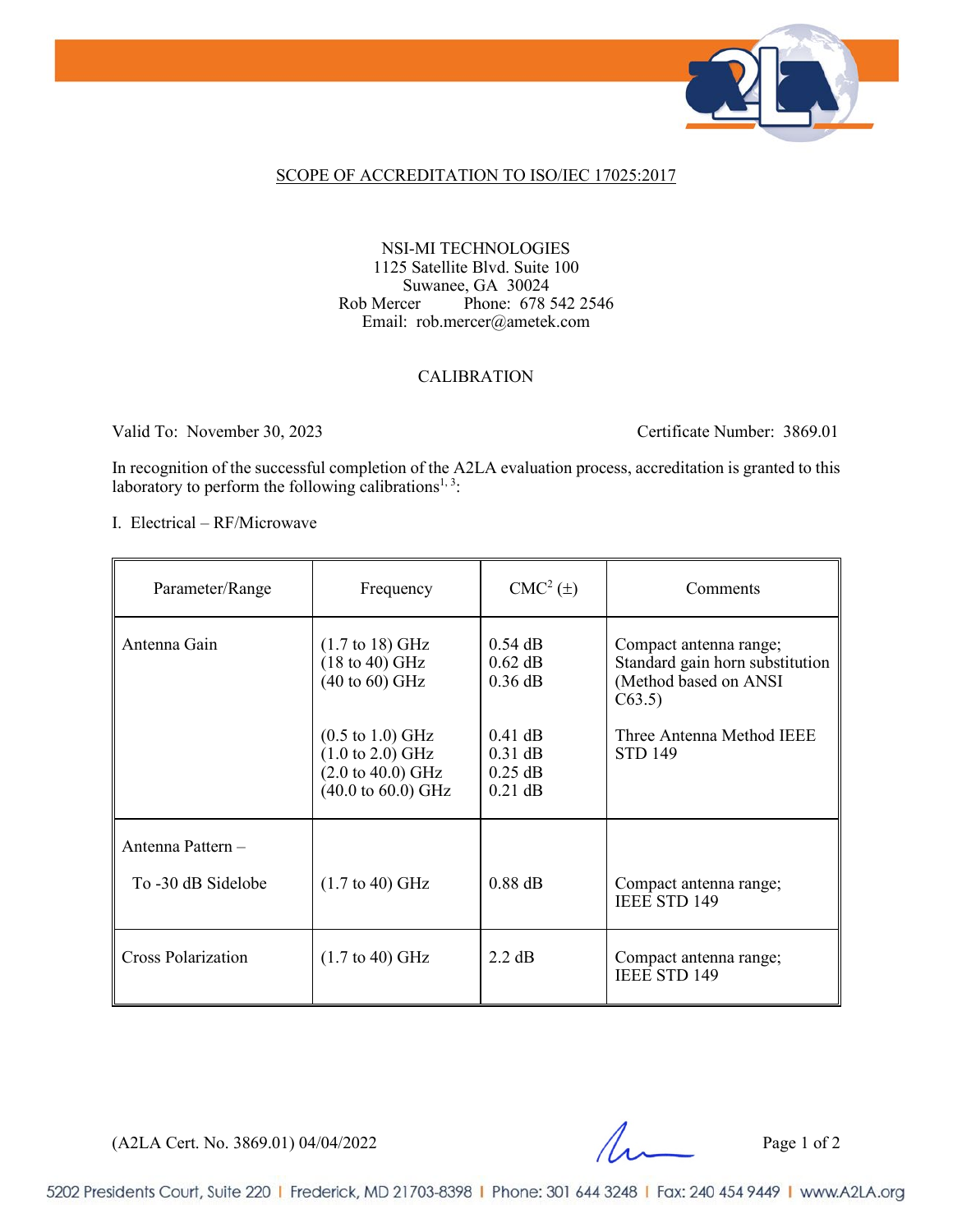| Parameter/Range                         | Frequency                          | $CMC2(\pm)$      | Comments                                              |
|-----------------------------------------|------------------------------------|------------------|-------------------------------------------------------|
| Antenna Pattern -<br>To -30 dB Sidelobe | $(1.7 \text{ to } 60) \text{ GHz}$ | $1.1 \text{ dB}$ | Spherical Near-Field Scan<br>Method;<br>IEEE STD 1720 |
| Radome Transmission<br>Efficiency       | $(1.7 \text{ to } 40) \text{ GHz}$ | $0.03$ dB        | Compact antenna range;<br><b>IEEE STD 149</b>         |

<sup>1</sup> This laboratory offers commercial calibration service.

<sup>3</sup> This scope meets A2LA's *P112 Flexible Scope Policy*.

<sup>&</sup>lt;sup>2</sup> Calibration and Measurement Capability Uncertainty (CMC) is the typical uncertainty of measurement that the laboratory can achieve within its scope of accreditation when performing more or less routine calibrations of typical horn antennas. CMCs represent expanded uncertainties expressed at approximately the 95 % level of confidence, usually using a coverage factor of  $k = 2$ . The actual measurement uncertainty of a specific calibration performed by the laboratory may be greater than the CMC due to the behavior of the customer's device and to influences from the circumstances of the specific calibration.